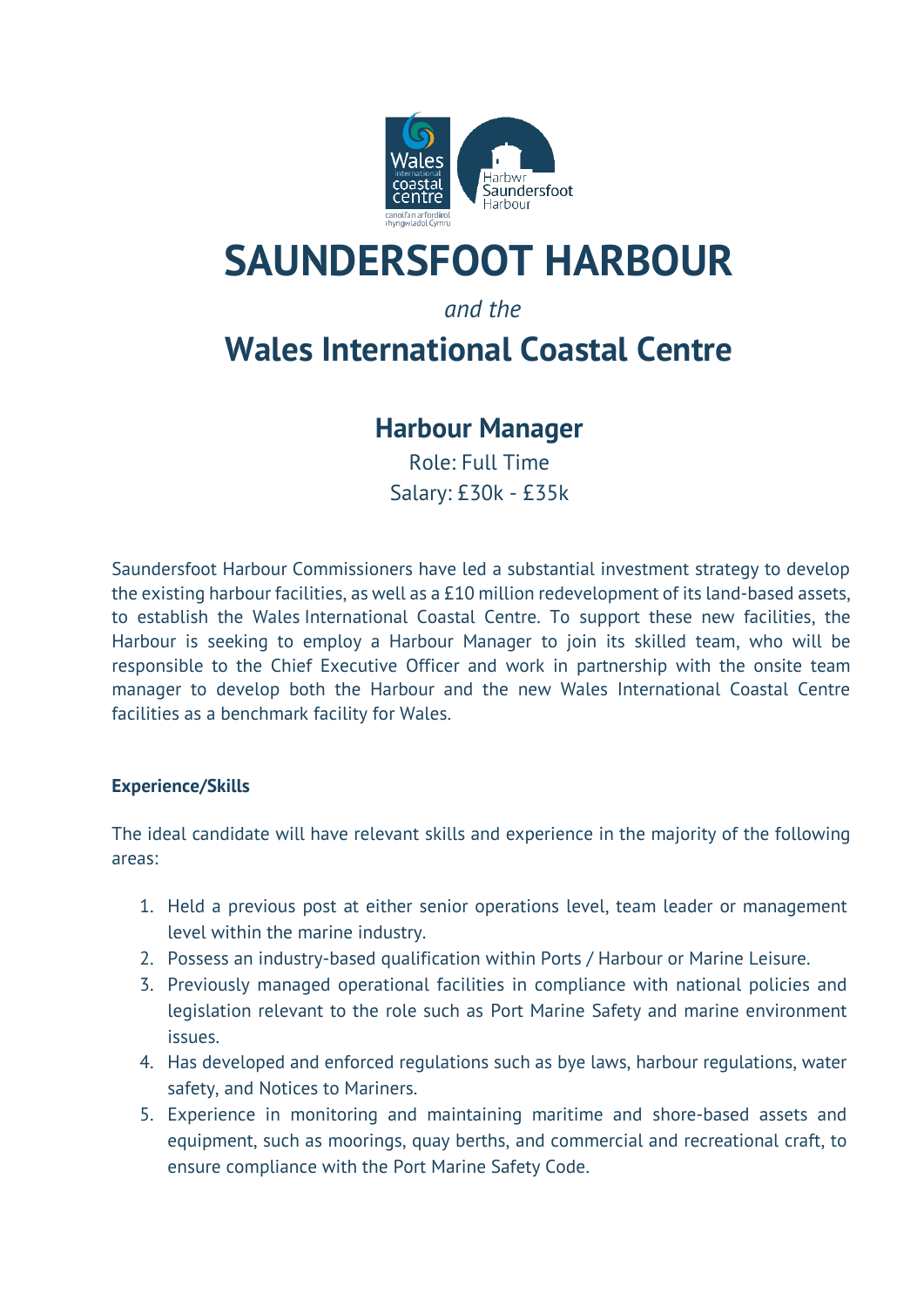- 6. Has experience in planning, organising, and co-ordinating teams of staff and external contractors.
- 7. Managing environmental issues and incidents such as chemical spills, as well as waste management control in conjunction with current legislation.
- 8. Liaison with government organisations such as NRW / MCA / HSE and the Emergency Services.
- 9. Developing strategies to increase productivity and income; producing monthly financial reports as part of overall business management accounts; monitoring results to achieve the required financial targets; and using CMS / databases for both income and expenditure analysis.
- 10. Results orientated, with a commitment to quality and timely delivery. Demonstrates high levels of personal energy and enthusiasm, generating the same in the individuals with whom they work.
- 11. Good written and verbal communications skills, and a high level of proficiency in Microsoft Office including, but not limited to, Word, Access, Outlook, PowerPoint and Excel and other specialised CMS packages.
- 12. Active and supportive team leader, the post holder will promote excellent customer service in an efficient and professional manner.

#### **Duties**

In support of the Harbour's Chief Executive Officer, the Harbour Manager will undertake the following duties, and any others that may be relevant to the safe and productive operation of the commercial, leisure and tourism destination:

- Manage Saundersfoot Harbour's marine facilities which operate 365 days a year.
- Manage the harbour in compliance with national policies and legislation relevant to the role, such as the Port Marine Safety Code and marine environment issues.
- Responsibility for maritime functions to include byelaw enforcement, Harbour Regulations, water safety and Notices to Mariners.
- Monitor and maintain all maritime and shore-based assets and equipment within the Harbour, and ancillary land-based assets.
- Plan, organise, control and co-ordinate of all work and activities within the marine operation including moorings, quay berths, commercial and recreational craft to ensure compliance with the Port Marine Safety Code.
- Oversee on-site contractors and permits to work.
- Undertake effective incident management and liaison with the NRW / MCA / HSE and Emergency Services when necessary.
- Prepare and manage the Harbour's oil spill response plan and directing clean-up of any oil or other pollution incident in accordance with all relevant regulations.